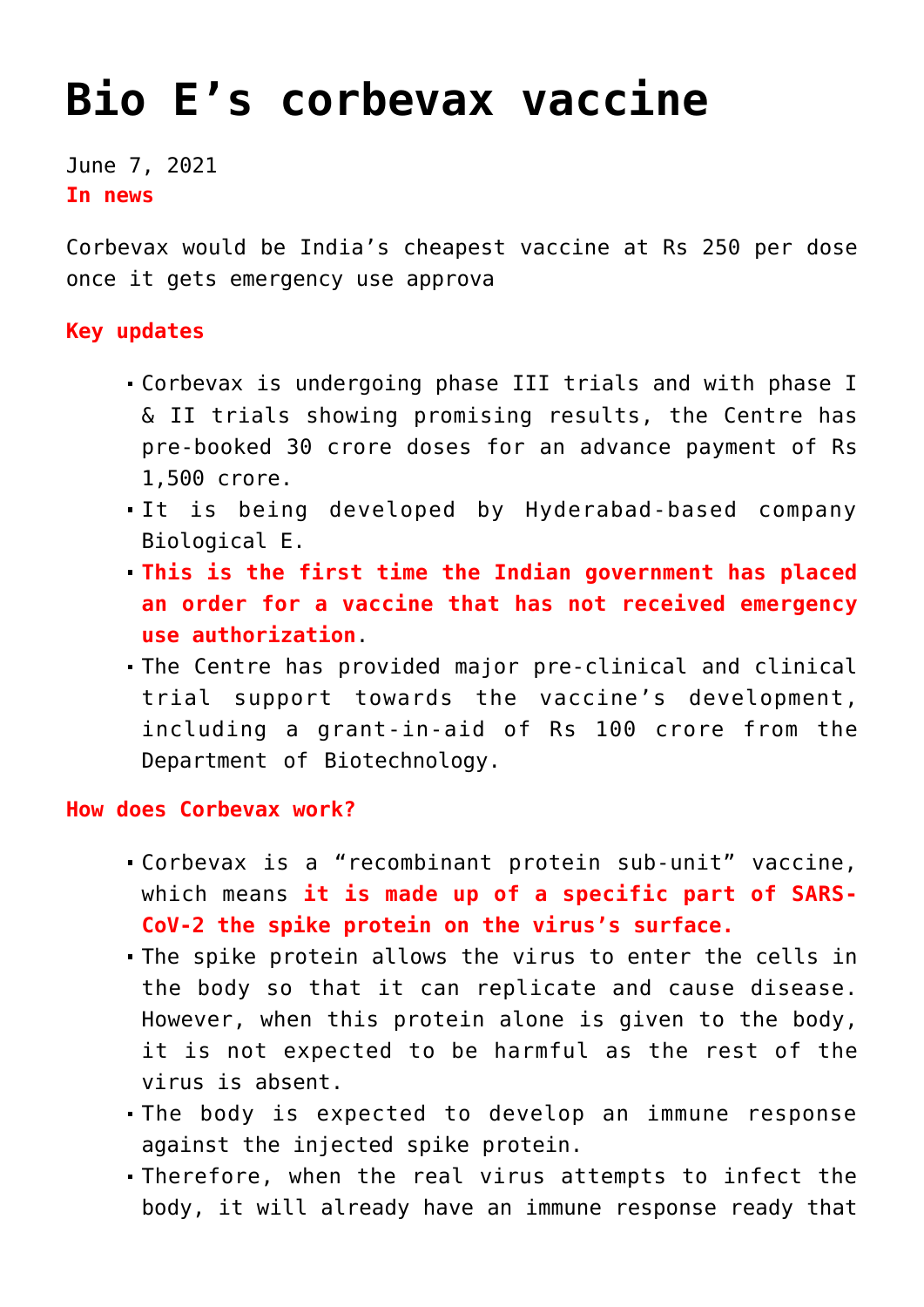will make it unlikely for the person to fall severely ill.

Although this technology has been used for decades to make hepatitis B vaccines, **Corbevax will be among the first Covid-19 vaccines to use this platform**.

#### **How was Corbevax made?**

- While it is indigenously produced, Corbevax's beginnings can be traced to the Baylor College of Medicine's National School of Tropical Medicine. The School had been working on recombinant protein vaccines for coronaviruses SARS and MERS for a decade.
- When the genetic sequence for SARS-CoV-2 was made available in February 2020, researchers at the School pulled out the sequence for the gene for the spike protein, and worked on cloning and engineering it.
- The gene was then put into yeast, so that it could manufacture and release copies of the protein.
- After this, the protein was purified to remove any remnants of the yeast "to make it pristine".
- Then, the vaccine was formulated using an adjuvant to better stimulate the immune response.
- Recently, BCM transferred its production cell bank for this vaccine to Biological E, so that the Hyderabadbased company could take the candidate through trials.

### **Difference between Corbevax and other vaccines**

Other Covid-19 vaccines approved so far are either **mRNA vaccines** (Pfizer and Moderna), **viral vector vaccines** (AstraZeneca-Oxford**/Covishield**, Johnson & Johnson and Sputnik V) or **inactivated vaccines** (Covaxin, Sinovac-CoronaVac and Sinopharm's SARS-CoV-2 Vaccine–Vero Cell).

#### **mRNA(messenger ribonucleic acid )**

Messenger RNA (mRNA) is a single-stranded RNA molecule that is complementary to one of the DNA strands of a gene. The mRNA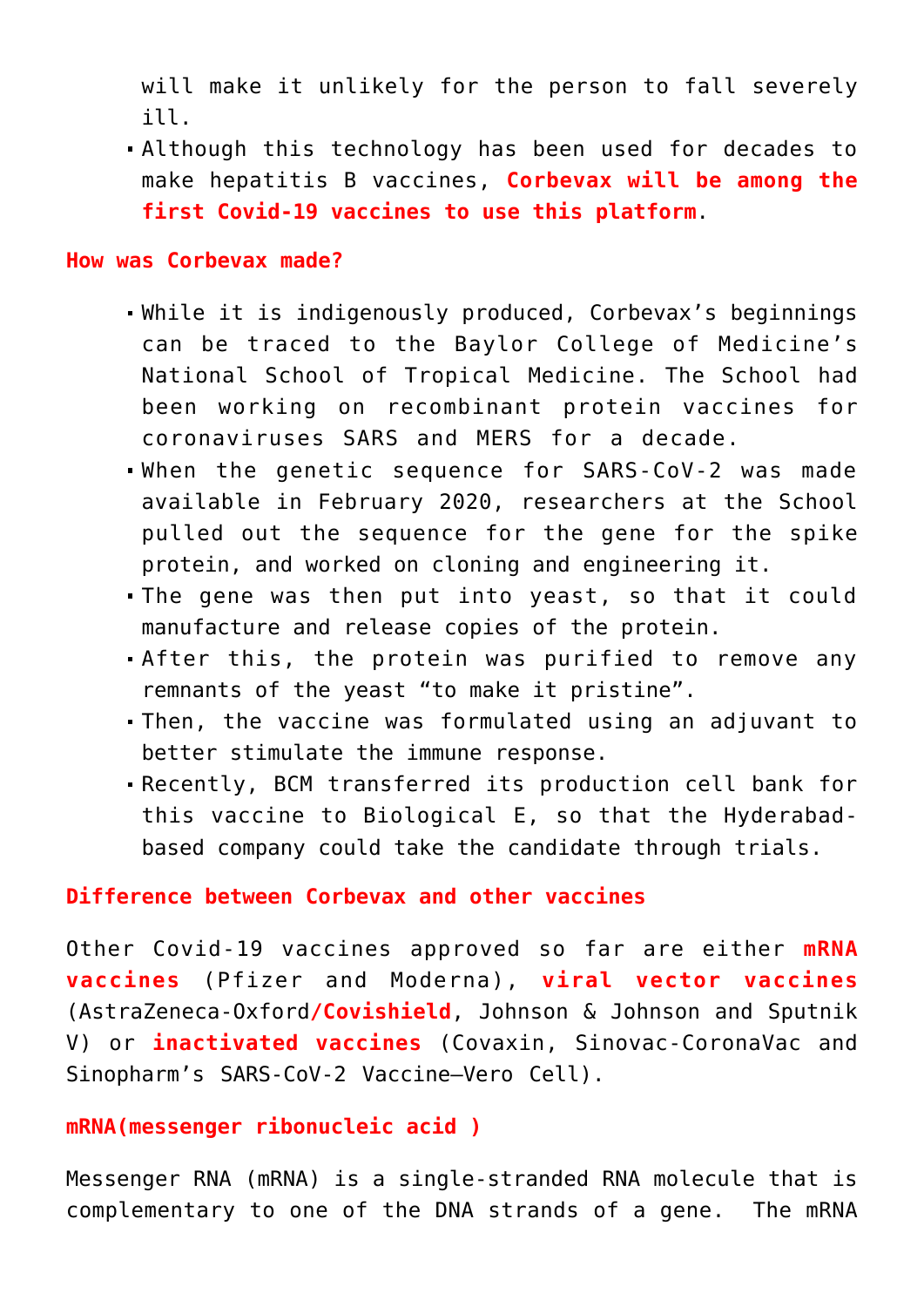is an RNA version of the gene that leaves the cell nucleus and moves to the cytoplasm where proteins are made.

- Inactivated vaccines, which include killed particles of the whole SARS-CoV-2 virus, attempt to target the entire structure of the virus.
- On the other hand, **Corbevax, like the mRNA and viral vector Covid-19 vaccines, targets only the spike protein, but in a different way.**
- **Viral vector and mRNA and vaccines use a code** to induce our cells to make the spike proteins against which the body has to build immunity.
- In this case (Corbevax), researchers are actually giving the protein.
- Like most other Covid-19 vaccines, Corbevax is administered in two doses. However, as it is made using a low-cost platform, it is also expected to be among the **cheapest available in the country.**

## **About Biological E,**

- Biological E, headquartered in Hyderabad, was founded by Dr D V K Raju in 1953 as a biological products company that pioneered the production of heparin in India.
- By 1962, it forayed into the vaccines space, producing DPT vaccines on a large-scale.
- Today, it is among the major vaccine makers in India and, by its own claim, the "largest" tetanus vaccine producer in the world.
- It has seven WHO-prequalified shots, including a fivein-one vaccine against diphtheria, tetanus, pertussis, hepatitis B and haemophilus influenza type-b infections.
- Its vaccines are supplied to over 100 countries and it has supplied more than two billion doses in the last 10 years alone.
- The company has received WHO prequalification of its